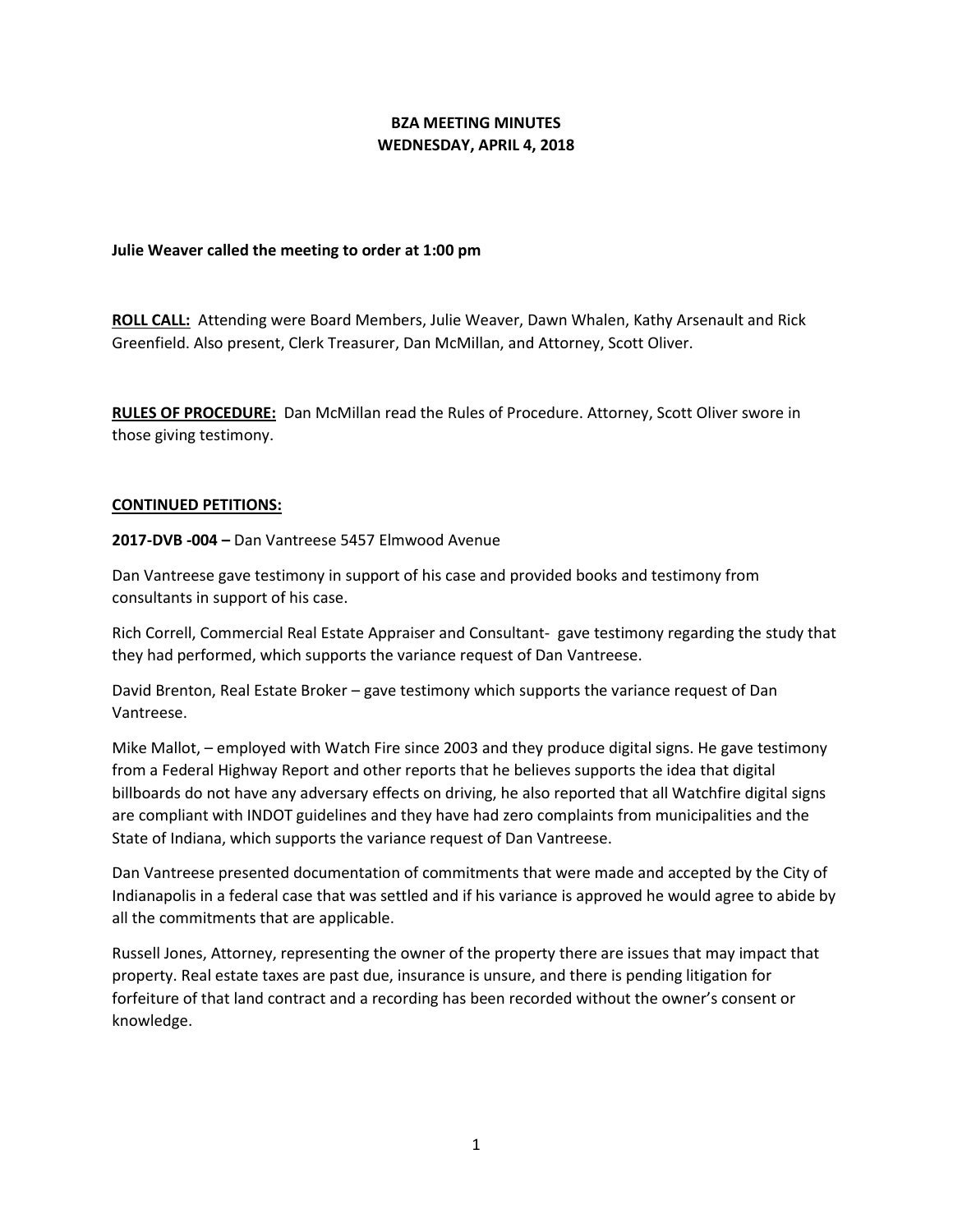## **Staff**: Linda Ahlbrand

Staff recommends denial of the request for the variance siting many issues with supporting documentation of denial.

**Petitioner Rebuttal -** Dan Vantreese testified that he has a state permit and his billboard is permitted to be converted to a digital billboard and ordinance currently does not allow for conversion. A billion-dollar company is not going sell him billboard credits, especially with the new take-down program. He stated that is a joke. He also stated that there will be a digital billboard in that area. That sign is rated the number #1 billboard in that corridor. He also gave further testimony regarding billboards nationwide, statewide and city wide.

Kathy Arsenault moved to approve the variance. Rick greenfield seconded the Motion; which was approved by a 3-1 voice vote. Julie Weaver voted no.

### **NEW PETITIONS**

**2018-DVB-002 –** Dan Vantreese 5457 Elmwood Avenue Variance of use of the Consolidated Zoning and Subdivision Ordinance to provide for truck repair.

Dan Vantreese gave testimony supporting his variance request. The truck repair would be in the rear of the property facing the interstate and the office would be facing Elmwood Avenue. They have moved the building back to allow for more greenspace and they have also limited it to one entrance. He testified to the surrounding properties which includes residential property. He also gave additional information.

**Remonstrators:** Russell Jones, Attorney, representing the owner of the property there are issues that may impact that property. Real estate taxes are past due, significant debt is owed and there is pending litigation

# **Staff:** Linda Ahlbrand

Staff recommends approval siting a large mix of uses in that corridor. The ordinance standards should be enough protection. They recommend that if approved the findings to Number #4 be continued to next month to be adopted separately.

**Petitioner Rebuttal:** Dan Vantreese asked if this can be amended to day and no it cannot. He asked Linda Ahlbrand if amended it will be adopted. He also addresses Mr. Jones remarks.

Rick Greenfield moved to approve 2018-DVB-001. Dawn Whalen seconded the Motion; which was approved by unanimous voice vote.

#### **Remonstrator Rebuttal:** None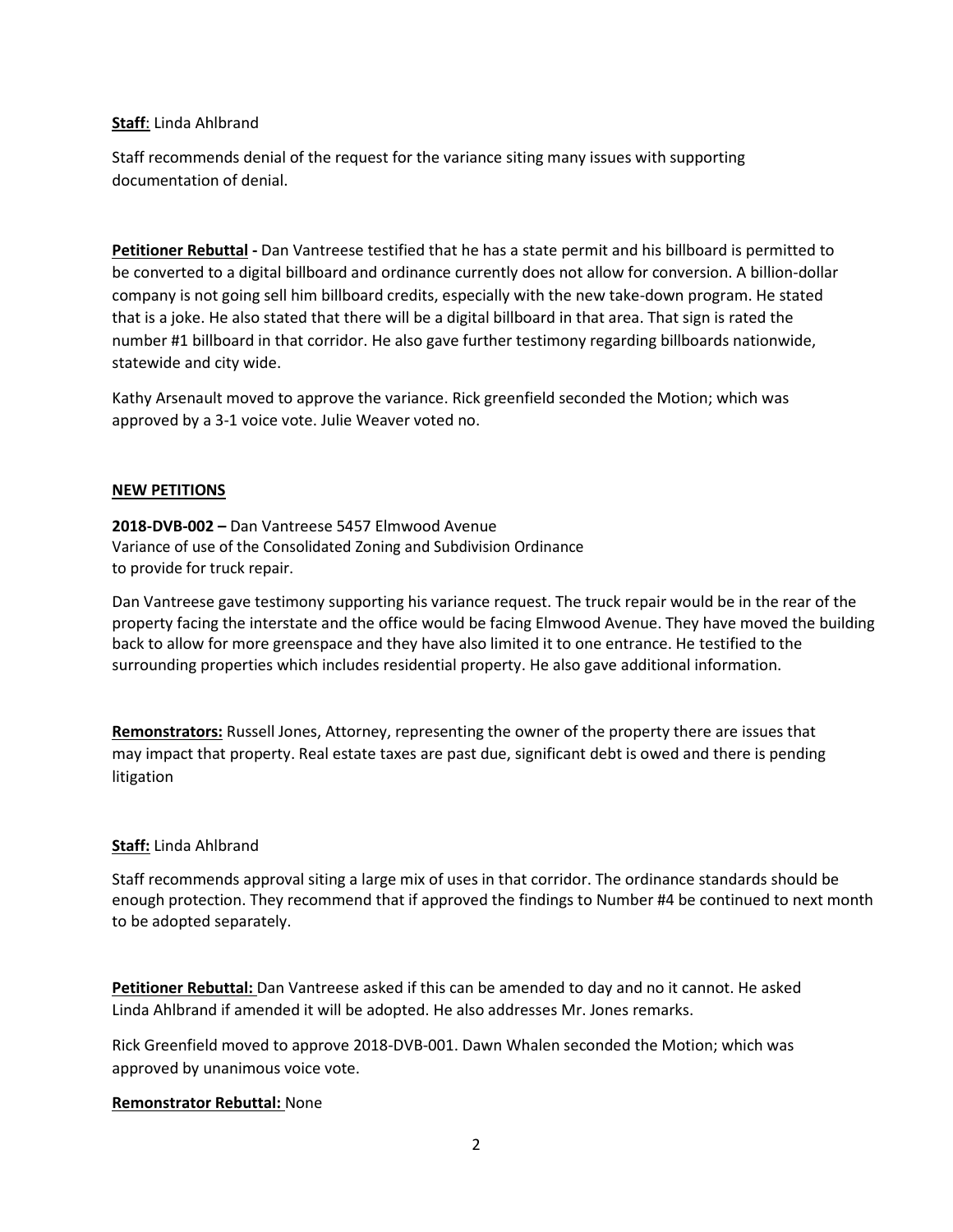Rick Greenfield moved to approve the variance. Kathy Arsenault seconded the Motion; which was approved by unanimous voice vote.

### **NEW PETITIONS CONTINUED**

**2018 UVB -003** – Ben Singh Bashal – 5320 and 5324 Elmwood Avenue Variance of use of the Consolidated Zoning and Subdivision Ordinance to provide for general office uses

Ben Singh Bashal gave testimony supporting his request for variance.

#### **Remonstrators:**

Casandra Nichols asked what is going on around her.

**Staff:** Linda Ahlbrand

Recommends approval.

**Petitioner Rebuttal**: None

#### **Remonstrator:** None

Rick Greenfield moved to approve the minutes as presented. Dawn Whalen seconded the Motion; which was approved by unanimous voice vote.

**READING OF MINUTES:** Clerk -Treasurer Dan McMillan read the minutes from the March 7, 2018.

Dawn Whalen moved to approve the minutes as presented. Kathy Arsenault seconded the Motion; which was approved by unanimous voice vote.